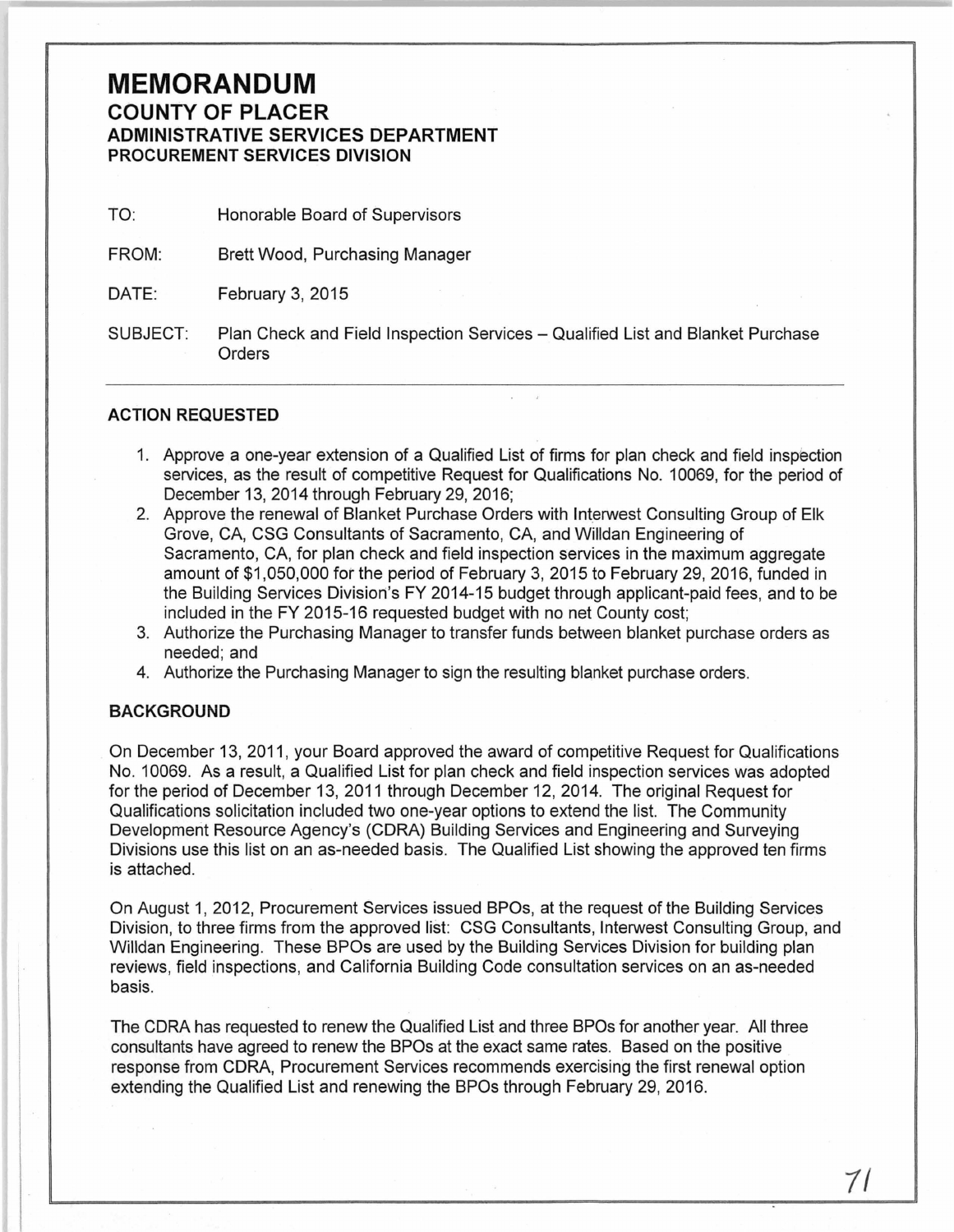#### **FISCAL IMPACT**

There is no immediate fiscal impact resulting from the extension of the Qualified List. Individual contracts will be negotiated with one or more firms as needed, and the resulting expenditures will be funded from existing budgets or project funds, as appropriate. Contracts of \$50,000 or less may be executed by the Purchasing Manager. Contracts which exceed \$50,000 will require your Board's approval.

Upon your Board's approval, new BPOs will be awarded to CSG Consultants, lnterwest Consulting Group, and Willdan Engineering in the maximum aggregate amount of \$1 ,050,000 for the period effective February 3, 2015 through February 29, 2016. The Building Services Division has budgeted for these services in the Building Division budget for FY 2014-15 through applicantpaid fees and will be included in the FY 2015-16 requested budget with no net county cost. Funds are not encumbered until services are rendered against the BPOs.

Attachment A: Qualified List

Cc: Michael Johnson, Community Development Resource Agency Director Tim Wegner, Chief Building Official - CORA Donna Kirkpatrick, Senior Administrative Services Officer- CORA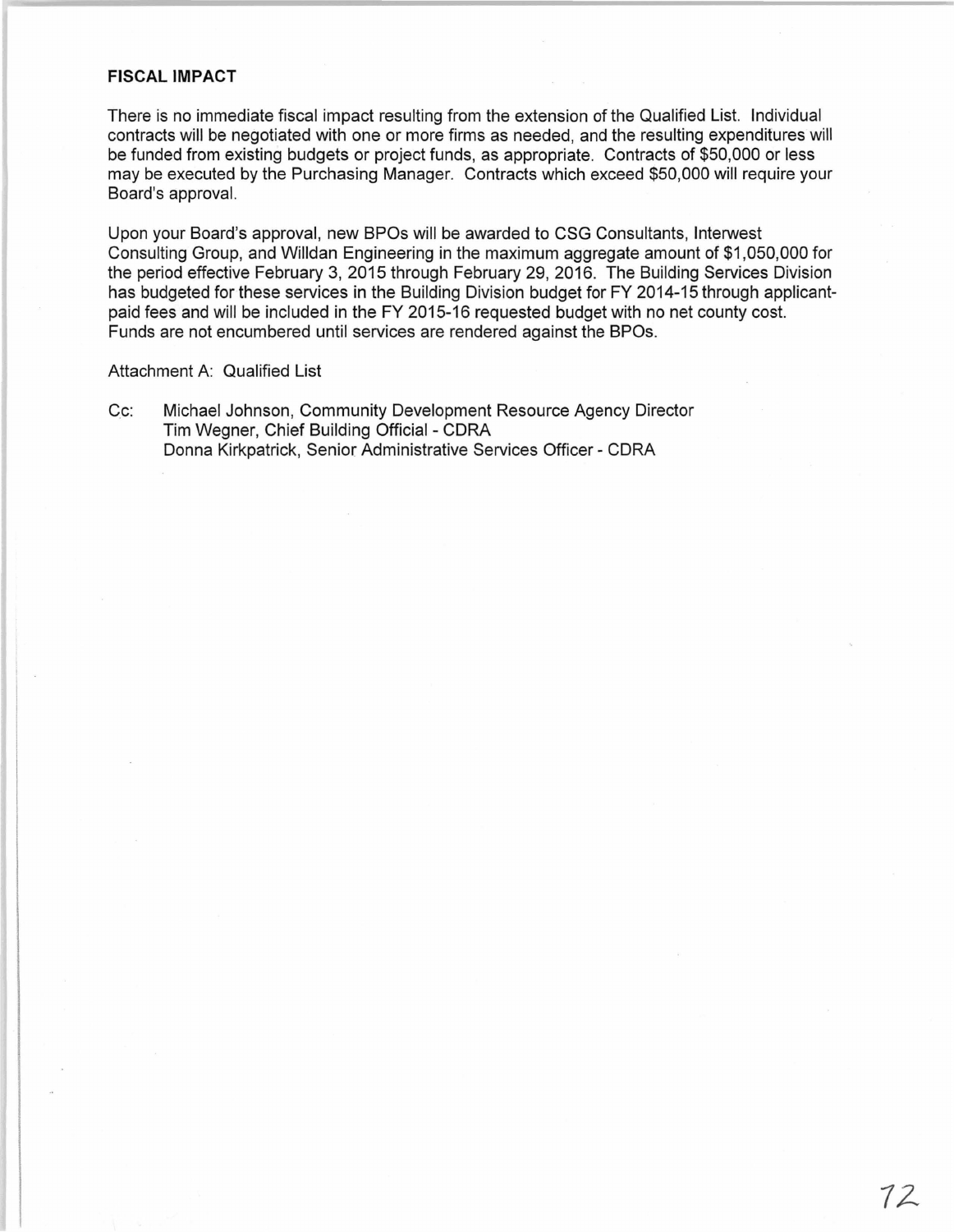# Qualified List No. 10069 Plan Check and Field Inspection Services

### Plan Check Services Community Development Resource Agency- Engineering & Surveying Division

Coastland Engineering - Auburn, CA Giuliani & Kull, Inc. - Auburn, CA Interwest Consulting Group - Elk Grove, CA Kitchell CEM - Sacramento, CA Willdan Engineering - Sacramento, CA Wood Rodgers, Inc. - Reno, NV

### Plan Check and Field Inspection Services Community Development Resource Agency- Building Services Division

BroadSpec, Inc. - Rancho Cordova, CA CSG Consultants - Sacramento, CA EsGill Corporation - San Diego, CA lnterwest Consulting Group- Elk Grove, CA Kitchell GEM- Sacramento, CA Kutzmann & Associates, Inc. - Fremont, CA Willdan Engineering - Sacramento, CA

13